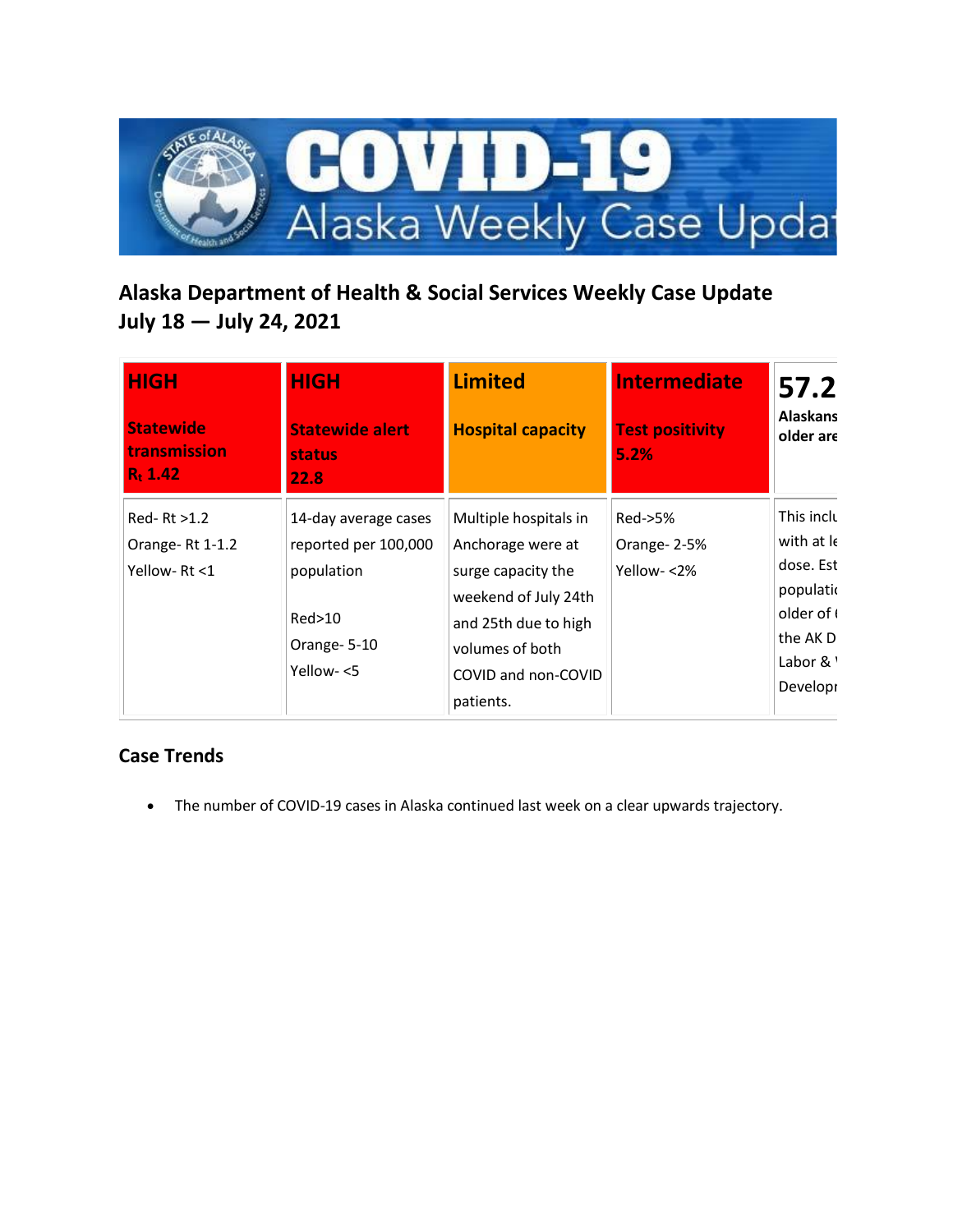

- 1,358 cases were reported in Alaskans last week. This is a 55% increase from the week before. This is the sixth week in a row of week-over-week increases.
- Increases in cases were widely distributed across the state, with increases in multiple parts of Southeast Alaska (especially Sitka and Juneau), nearly all parts of the state on the road system (including Kenai Peninsula Borough, Anchorage, Matanuska-Susitna Borough, Fairbanks North Star Borough, and the Copper River Census Area), and some parts of rural Alaska (e.g., Bethel Census Area and Kodiak Island Borough).
- The Delta variant has become the dominant SARS-CoV-2 variant in Alaska. This variant transmits more easily than other variants.
- Currently available COVID vaccines will help protect you, your family, and your community against COVID-19, including the Delta variant. Getting vaccinated now is more important than ever. Avoid crowds and delay travel until you are fully vaccinated.
- All regions of Alaska are now at the "orange" or "red" Alert Level. All persons, including fully vaccinated persons, should wear a mask when in indoor public spaces.

### **Regional Alert Level Trends**

• Alert levels are based on the daily average number of reported cases over the past 14 days per 100,000 population.

| Behavioral Health Region | Alert Level July | Alert Level July | Alert Level<br>July 19 | Ale<br>26 |
|--------------------------|------------------|------------------|------------------------|-----------|
| Anchorage Municipality   |                  | 9.4              | 75                     | 25        |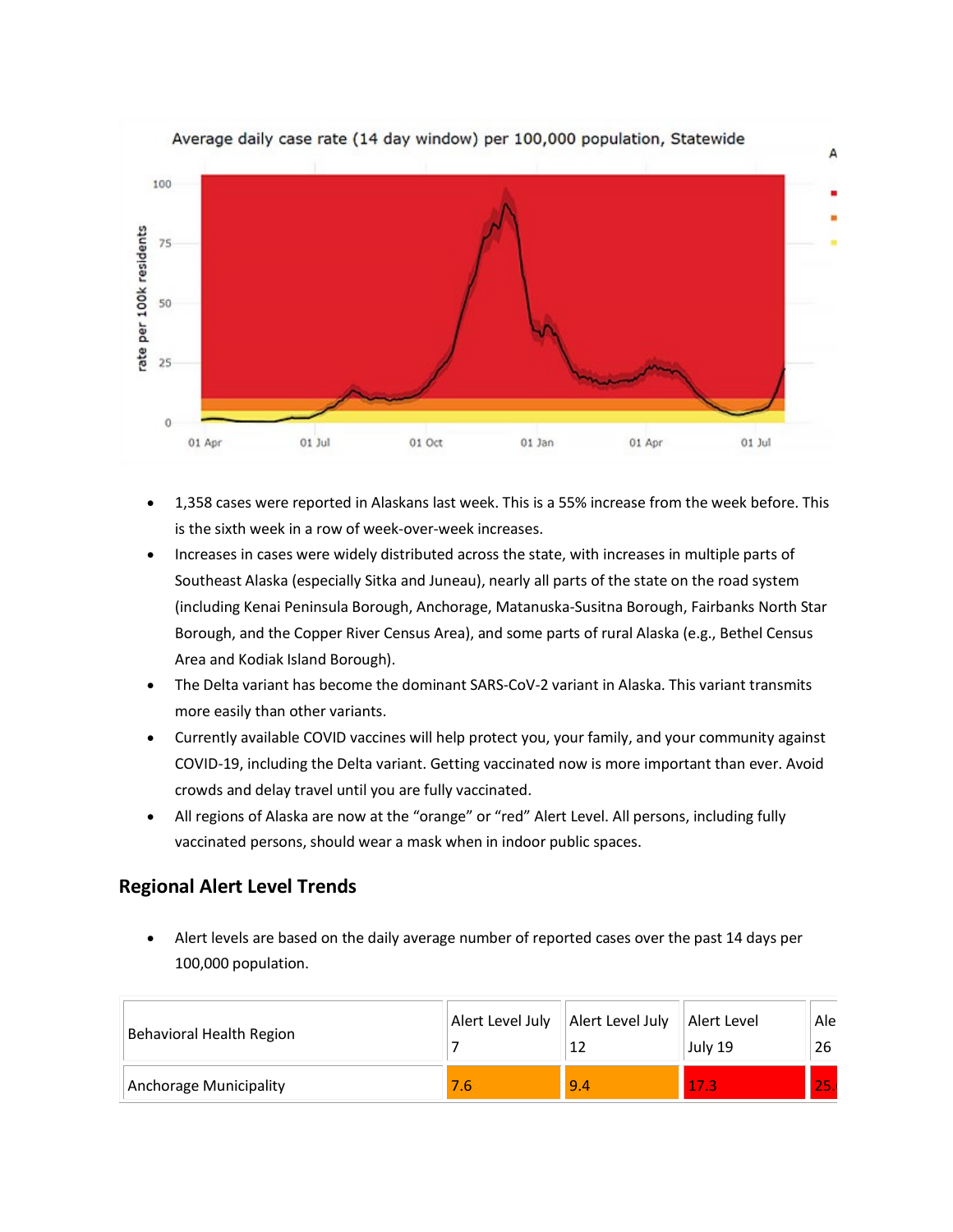| Fairbanks North Star Borough     | 0.8  | 1.3  | 2.4  | 6.7  |
|----------------------------------|------|------|------|------|
| Interior Region except Fairbanks | 3.1  | 7.7  | 19.4 | 40.3 |
| Juneau City and Borough          | 3.1  | 3.6  | 6.7  | 24.5 |
| Kenai Peninsula Borough          | 3.5  | 7.0  | 18.7 | 35.4 |
| Matanuska-Susitna Region         | 3.1  | 2.8  | 5.5  | 11.9 |
| Northern Southeast Region        | 5.6  | 13.7 | 51.1 | 99.1 |
| Northwest Region                 | 6.6  | 3.2  | 2.6  | 7.1  |
| Southern Southeast Region        | 2.9  | 4.0  | 4.0  | 6.1  |
| Southwest Region                 | $**$ | 1.5  | 6.3  | 20.5 |
| Yukon-Kuskokwim Delta Region     | 17.6 | 14.0 | 12.4 | 22.3 |
| Statewide                        | 5.2  | 6.4  | 12.7 | 22.8 |

\*\* Rates based on <6 observations are not reported

#### **Vaccination Status**

- Anyone aged 12+ in Alaska is eligible to receive a COVID-19 vaccine.
- If you have received an initial dose of the Pfizer or Moderna COVID-19 vaccine, be sure to get your second dose too. Evidence suggests two doses of an mRNA vaccine are more effective than one dose of an mRNA vaccine, especially against emerging variants of concern.
- Vaccinated persons with immunocompromising conditions should discuss with their health care providers the need for personal protective measures.
- To schedule your vaccine appointment visi[t covidvax.alaska.gov](https://lnks.gd/l/eyJhbGciOiJIUzI1NiJ9.eyJidWxsZXRpbl9saW5rX2lkIjoxMDAsInVyaSI6ImJwMjpjbGljayIsImJ1bGxldGluX2lkIjoiMjAyMTA3MjguNDM4Mjc5OTEiLCJ1cmwiOiJodHRwOi8vY292aWR2YXguYWxhc2thLmdvdi8ifQ.sgYSW2YJKbWnTyby2Vtsk64B7OelGBeUFkOHDlOxVS8/s/1125523096/br/110060109043-l) or call 907-646-3322.
- You can also visi[t vaccines.gov](https://lnks.gd/l/eyJhbGciOiJIUzI1NiJ9.eyJidWxsZXRpbl9saW5rX2lkIjoxMDEsInVyaSI6ImJwMjpjbGljayIsImJ1bGxldGluX2lkIjoiMjAyMTA3MjguNDM4Mjc5OTEiLCJ1cmwiOiJodHRwczovL3d3dy52YWNjaW5lcy5nb3YvIn0.fhVDgDu5x9OUI83W4ZdhRXk0E-e067Kqo7muvbJbNsU/s/1125523096/br/110060109043-l) or find clinics in your area by texting your zip code to GETVAX (438829) in English, or VACUNA (822862) for Spanish.
- The Alask[a vaccine dashboard](https://lnks.gd/l/eyJhbGciOiJIUzI1NiJ9.eyJidWxsZXRpbl9saW5rX2lkIjoxMDIsInVyaSI6ImJwMjpjbGljayIsImJ1bGxldGluX2lkIjoiMjAyMTA3MjguNDM4Mjc5OTEiLCJ1cmwiOiJodHRwczovL2V4cGVyaWVuY2UuYXJjZ2lzLmNvbS9leHBlcmllbmNlL2IyZjVhMTA1YTQxYzRjYTg4MDI0ZWZiYzJjMmU4NjhmLyJ9.8iujtpVBHNzOacbobNvvVYN9LbDFfWY5IzZJ2zxMfIU/s/1125523096/br/110060109043-l) is available online for the most up-to-date data.

#### **Regional Vaccine Coverage:**

This is the percent of Alaskans aged 12+ who received one or more dose of vaccine.

| Borough/Census Area    | July 27 |
|------------------------|---------|
| Aleutians East Borough | 86.8%   |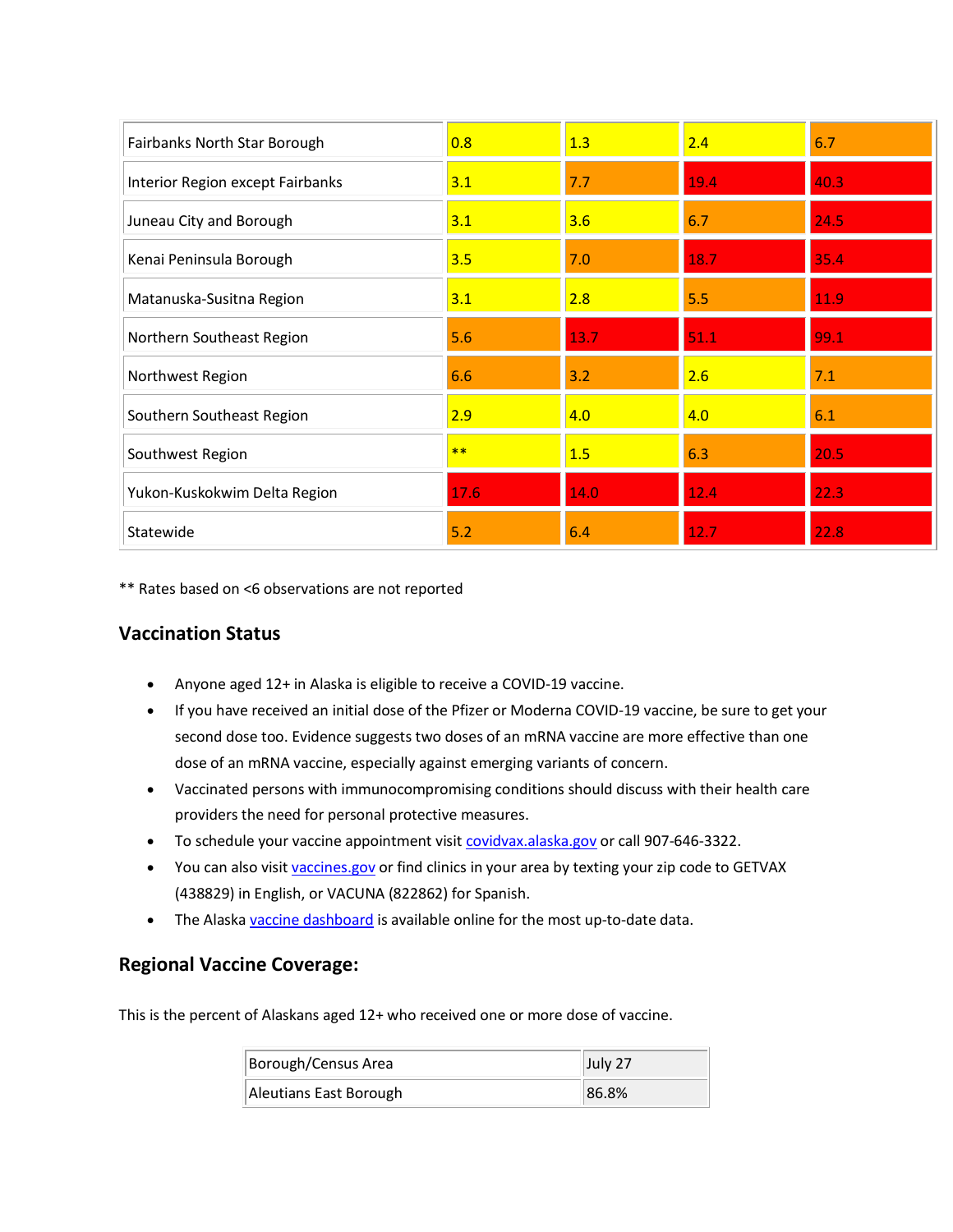| Aleutians West Census Area          | 70.9% |
|-------------------------------------|-------|
| Anchorage Municipality              | 70.0% |
| <b>Bethel Census Area</b>           | 73.5% |
| Bristol Bay plus Lake and Peninsula | 89.5% |
| Denali Borough                      | 66.8% |
| Dillingham Census Area              | 60.0% |
| Fairbanks North Star Borough        | 49.4% |
| Haines Borough                      | 69.9% |
| Juneau City and Borough             | 78.1% |
| Kenai Peninsula Borough             | 47.2% |
| Ketchikan Gateway Borough           | 66.2% |
| Kodiak Island Borough               | 65.8% |
| Kusilvak Census Area                | 78.2% |
| Matanuska-Susitna Borough           | 39.9% |
| Nome Census Area                    | 81.3% |
| North Slope Borough                 | 37.4% |
| Northwest Arctic Borough            | 62.2% |
| Petersburg Borough                  | 65.1% |
| Prince of Wales-Hyder Census Area   | 66.8% |
| Sitka City and Borough              | 75.8% |
| Skagway Municipality                | 82.5% |
| Southeast Fairbanks Census Area     | 32.9% |
| Valdez-Cordova Census Area          | 61.9% |
| Wrangell City and Borough           | 61.6% |
| Yakutat plus Hoonah-Angoon          | 77.3% |
| Yukon-Koyukuk Census Area           | 78.1% |
| Statewide                           | 57.2% |

#### **New Hospitalizations and Deaths**

- Cumulative hospitalizations increased by 27 to 1,694. Hospitalization reports often lag when a case was initially reported.
- 8.9% of hospitalized patients in Alaska had COVID-19 as of July 27, 2021.
- On July 24, 2021, there were 97 persons with COVID-19 in AK hospitals, which is a 64% increase relative to the week before when there were 59 persons hospitalized.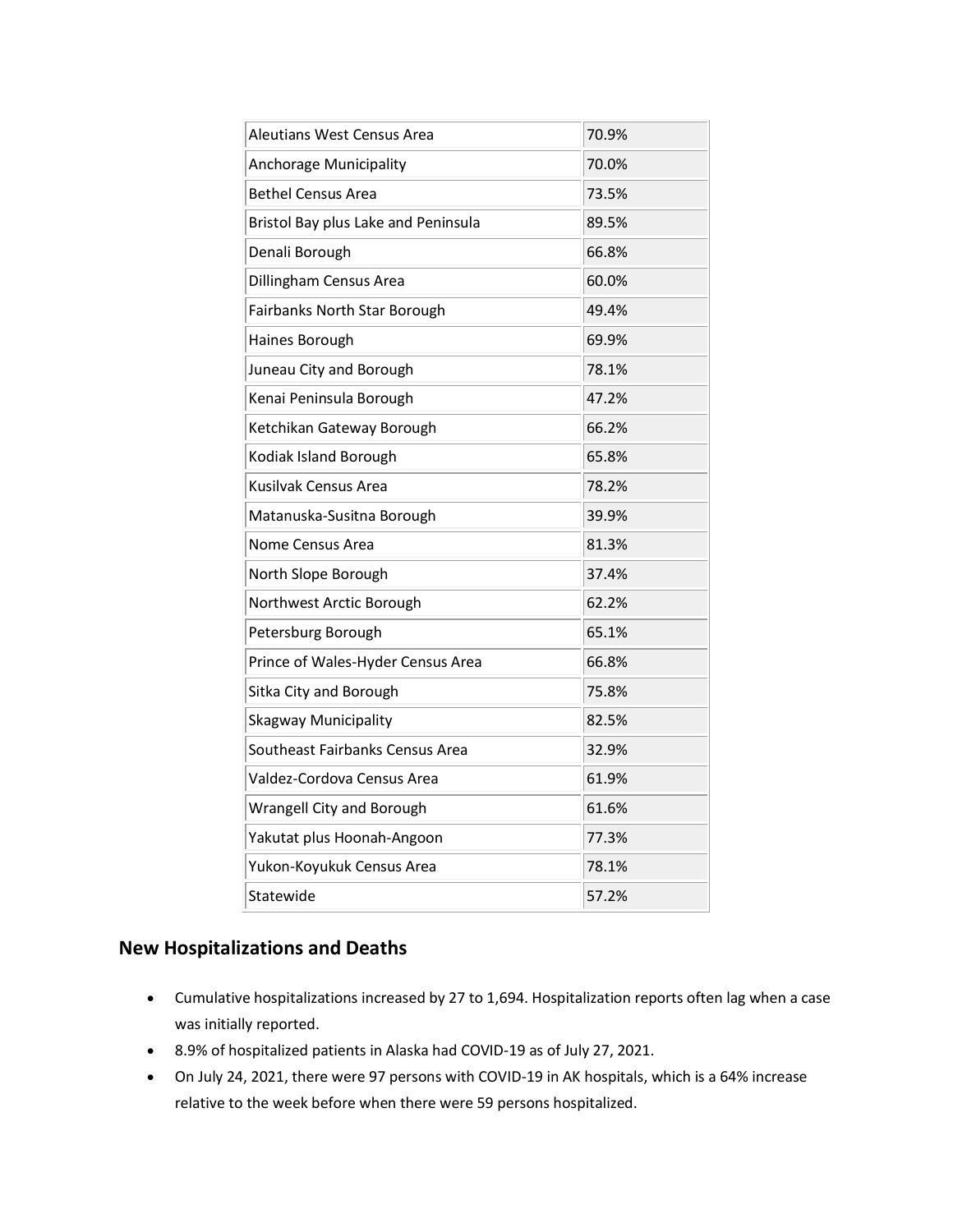• The cumulative number of COVID-19 deaths among Alaska residents increased by 3 to 377. It is common to take some time for a death to be reported and verified, and deaths that occurred during July 18-July 24 may be reported in the future after death certificates are reviewed.



#### **Total Confirmed COVID Beds Occupied**

### **Variant Tracking**

• The most recent **Alaska COVID Genomic Surveillance report** was released on July 27th.

| <b>Variants of Concern</b>  | <b>Cases Identified</b> | <b>Change from Previous</b><br>Report | <b>First Identified</b> |
|-----------------------------|-------------------------|---------------------------------------|-------------------------|
| Alpha (B.1.1.7)             | 416                     | +5                                    | 20 December 2           |
| Beta (B.1.351)              |                         | 0                                     | 20 March 2021           |
| Gamma (P.1/P.1.1/P.1.2)     | 71                      | $^{\mathrm {+1}}$                     | 8 February 202          |
| Delta (B.1.617.2-like)      | 251                     | $+137$                                | 30 May 2021             |
| <b>Variants of Interest</b> | <b>Cases Identified</b> | <b>Change from Previous</b><br>Report | First Identified        |
| Epsilon (B.1.427/429)       | 139                     | 0                                     | 24 December 2           |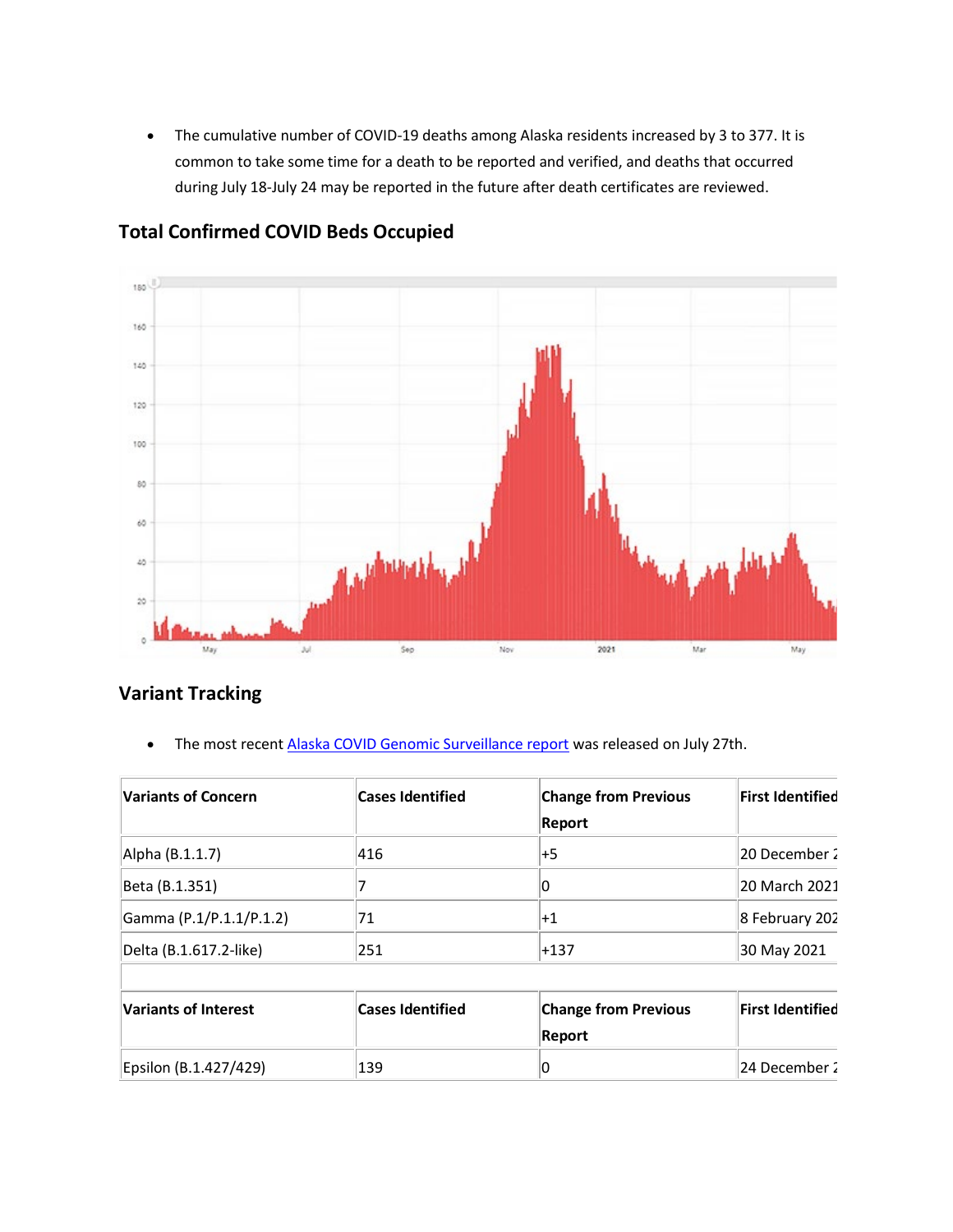| Eta (B.1.525)  |    | <b>16 March 2021</b> |
|----------------|----|----------------------|
| lota (B.1.526) | 30 | $ 4$ February 2021   |
| Zeta(P.2)      |    | 27 January 2021      |

### **Vaccine Breakthrough Cases**

- Vaccine breakthrough (VB) infections of COVID-19 are those detected in a person who is at least 2 weeks beyond their second dose of a 2-dose series or the only dose of a 1-dose series.
- From January 1–July 24, 2021, three deaths, 37 hospitalizations, and 1,324 cases with a VB infection were reported among Alaska residents. These counts are provisional and subject to change as more data are compiled. In that same time frame, a total of 22,886 cases, 589 hospitalizations, and 89 deaths were reported.
- 94% of all cases, 94% of all hospitalizations, and 97% of all deaths to date were in people who were not fully vaccinated.
- Specimens from VB infections are described in the weekl[y Alaska Genomics Report.](https://lnks.gd/l/eyJhbGciOiJIUzI1NiJ9.eyJidWxsZXRpbl9saW5rX2lkIjoxMDQsInVyaSI6ImJwMjpjbGljayIsImJ1bGxldGluX2lkIjoiMjAyMTA3MjguNDM4Mjc5OTEiLCJ1cmwiOiJodHRwOi8vZGhzcy5hbGFza2EuZ292L2RwaC9lcGkvaWQvc2l0ZWFzc2V0cy9wYWdlcy9IdW1hbkNvVi9BS1NlcUNvbl9HZW5vbWljU2l0dWF0aW9uUmVwb3J0LnBkZiJ9.ucWa2fgGoiYUUdkPBf1zOMC67KHkFGe148aC78bOo64/s/1125523096/br/110060109043-l)



# **Statewide Percentage of Daily Tests with Positive Results (Seven day rolling average)**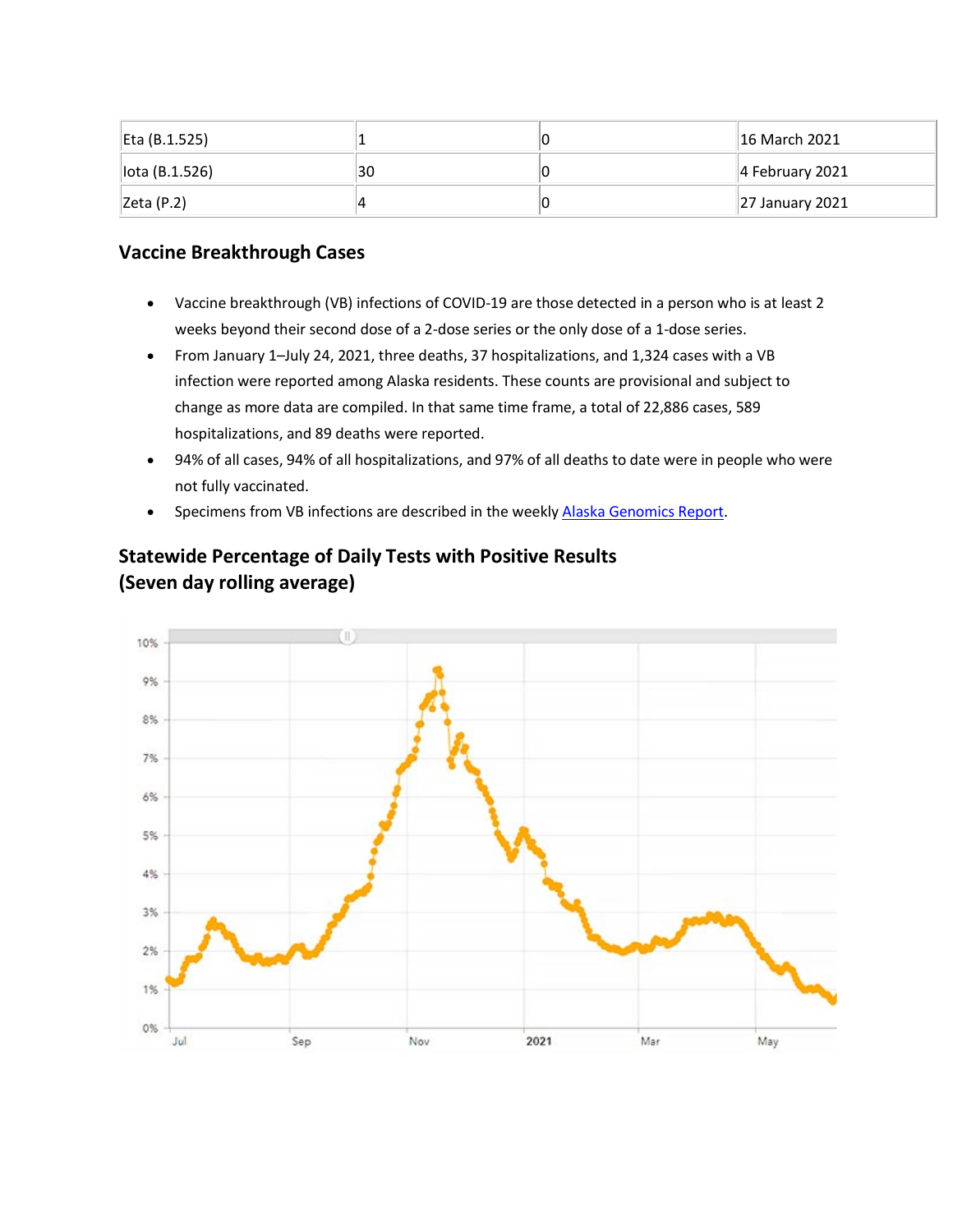**Cases by Week of Onset and Age**



**Cases by Week of Onset and Race**